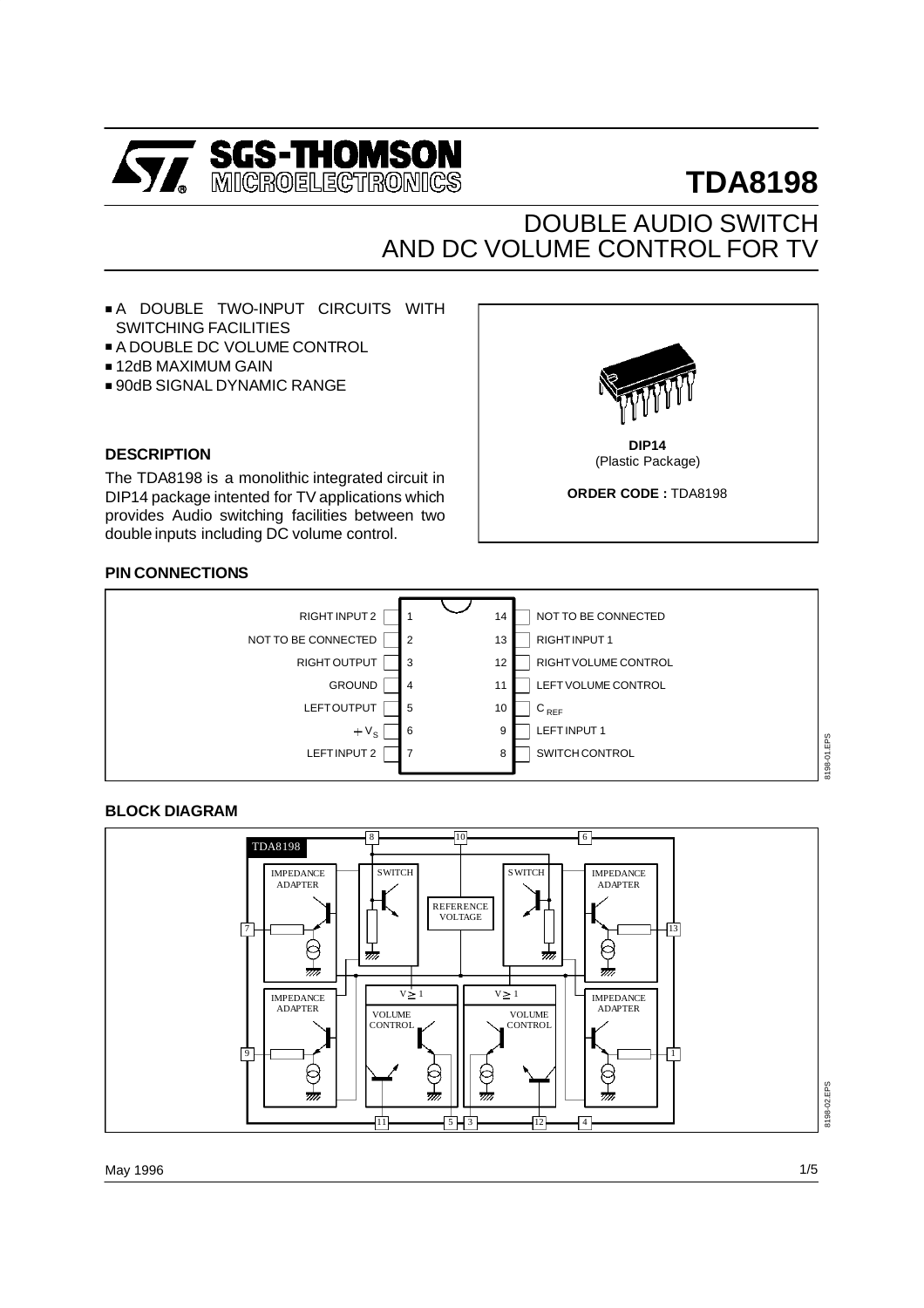# **ABSOLUTE MAXIMUM RATINGS**

| Symbol      | <b>Parameter</b>                     | Value        | Unit    |
|-------------|--------------------------------------|--------------|---------|
| $V_{\rm S}$ | Supply Voltage                       | 16           |         |
| l stg       | Storage Temperature                  | $-55. + 125$ | $\sim$  |
| l oper      | <b>Operating Ambient Temperature</b> | $0. +70$     | $0\sim$ |

# **ELECTRICAL CHARACTERISTICS**

Measured according to the following conditions, unless otherwise specified :  $T_{amb} = 25^{\circ}$ C, Vs = +12V.

| Symbol                 | <b>Parameter</b>                                                                          | Min. | Typ.  | Max.             | Unit                   |
|------------------------|-------------------------------------------------------------------------------------------|------|-------|------------------|------------------------|
| Vs                     | Supply Voltage Range                                                                      | 10.8 | 12    | 13.2             | V                      |
| ls.                    | Supply Current ( $V_{IN} = 0$ , $V_C = 0.5V$ )                                            |      | 24    | 32               | mA                     |
| $V_R$                  | Reference Voltage                                                                         |      | 6.9   |                  | $\vee$                 |
| Vм                     | Mode Selection Voltage<br>Audio 1<br>Audio 2                                              | 9.5  |       | 5<br>$V_{\rm S}$ | $\vee$                 |
| <b>R</b> <sub>sw</sub> | Switching Input Resistance                                                                | 15   | 30    |                  | $k\Omega$              |
| $V_{I}$                | Audio Input Amplitude                                                                     |      | 0.125 | 0.3              | V <sub>RMS</sub>       |
| Δk                     | DC Volume Control Range $\omega$ V <sub>I</sub> = 0.3V <sub>RMS</sub>                     | 70   | 90    |                  | dB                     |
| k <sub>MIN</sub>       | Output/Input Gain for Maximum Volume (V <sub>C</sub> = 5V)                                |      | 12    |                  | dB                     |
| dK                     | Gain Difference between Channels at $V_c = 5V$                                            |      | 0     |                  | dB                     |
| $V_C$                  | Voltage Control Range<br>$k = k_{MAX}$ (volume minimum)<br>$k = k_{MIN}$ (volume maximum) | 5    |       | 0.5              | V                      |
| TH <sub>D</sub> 1      | Distortion for $V_1 = 0.25V_{RMS}$ at Maximum Volume                                      |      | 0.3   | 1                | $\frac{0}{0}$          |
| TH <sub>D2</sub>       | Distortion for $V_O = 1.2V_{RMS}$                                                         |      |       | 5                | $\%$                   |
| $C_T$                  | Crosstalk between Switched Inputs                                                         |      | 80    |                  | dB                     |
| C <sub>C</sub>         | Crosstalk between Channels 1 & 2                                                          |      | 70    |                  | dB                     |
| $R_{\perp}$            | Audio Input Resistance                                                                    |      | 22    |                  | $k\Omega$              |
| $R_{\rm O}$            | Audio Output Resistance                                                                   |      | 10    | 300              | $\Omega$               |
|                        | Output Noise Level $\textcircled{2}$ V <sub>C</sub> = 5V (weighted) (curve : DIN45 405)   |      | 300   |                  | $\mu$ V <sub>RMS</sub> |
| $I - V_C$              | Volume Control Input Current (Pins 11 and 12) at $V_c = 5V$                               |      | $-12$ |                  | μA                     |
|                        | Volume thermal stability ( $k = 30dB$ , $0 < T_{amb} < 60^{\circ}C$ )                     |      | 0.04  |                  | $dB$ <sup>o</sup> $C$  |

8198-02.TBL 8198-02.TBL

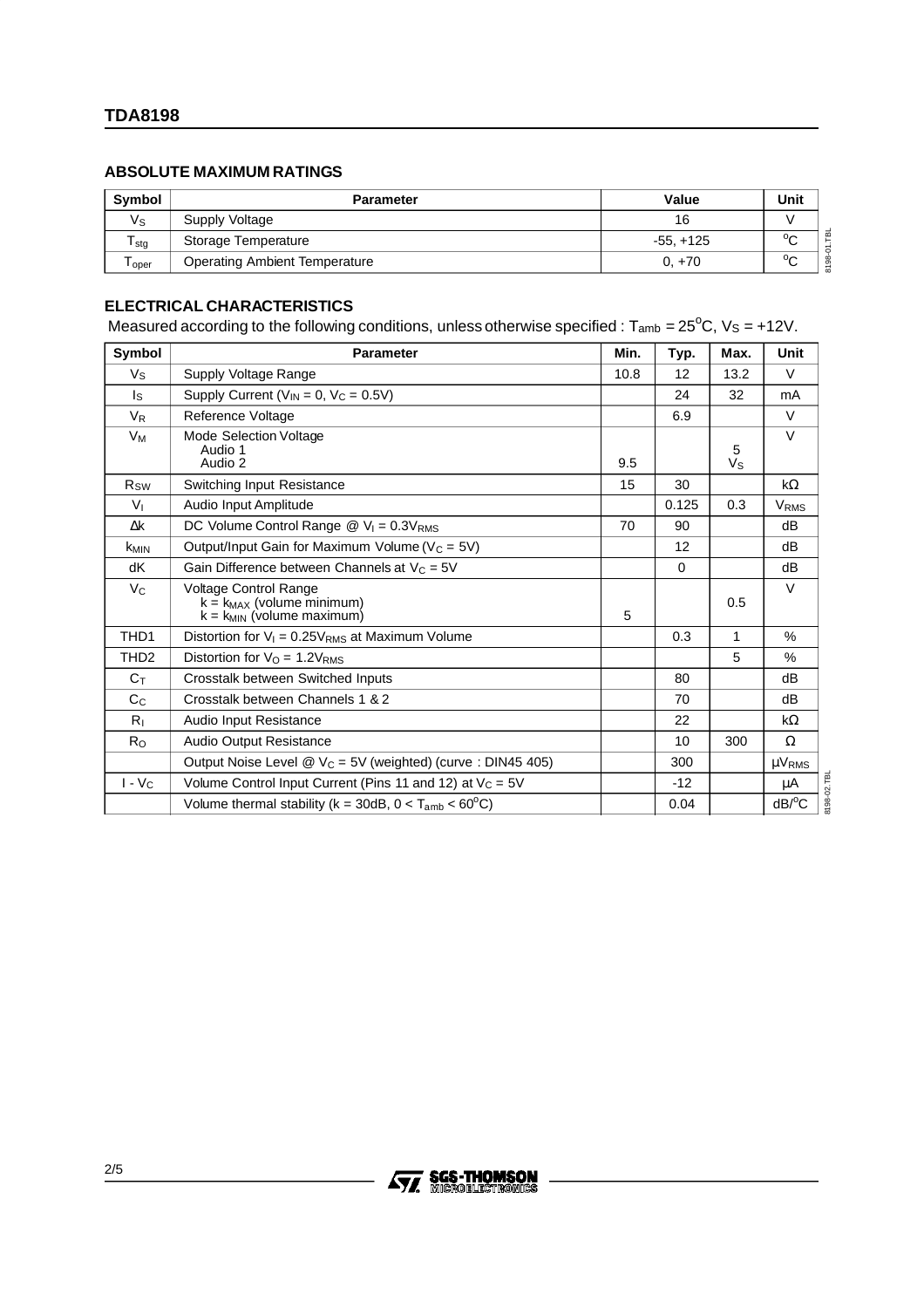

**Figure 3 :** Distortion versus Voltage Input



**Figure 5 :** Volume Control Current versus Voltage (pins 11 - 12)



**Figure 2 :** Distortion versus Volume Control



**Figure 4 :** Supply Voltage Rejection



**Figure 6 :** Switch Current versus Voltage (pin 8)



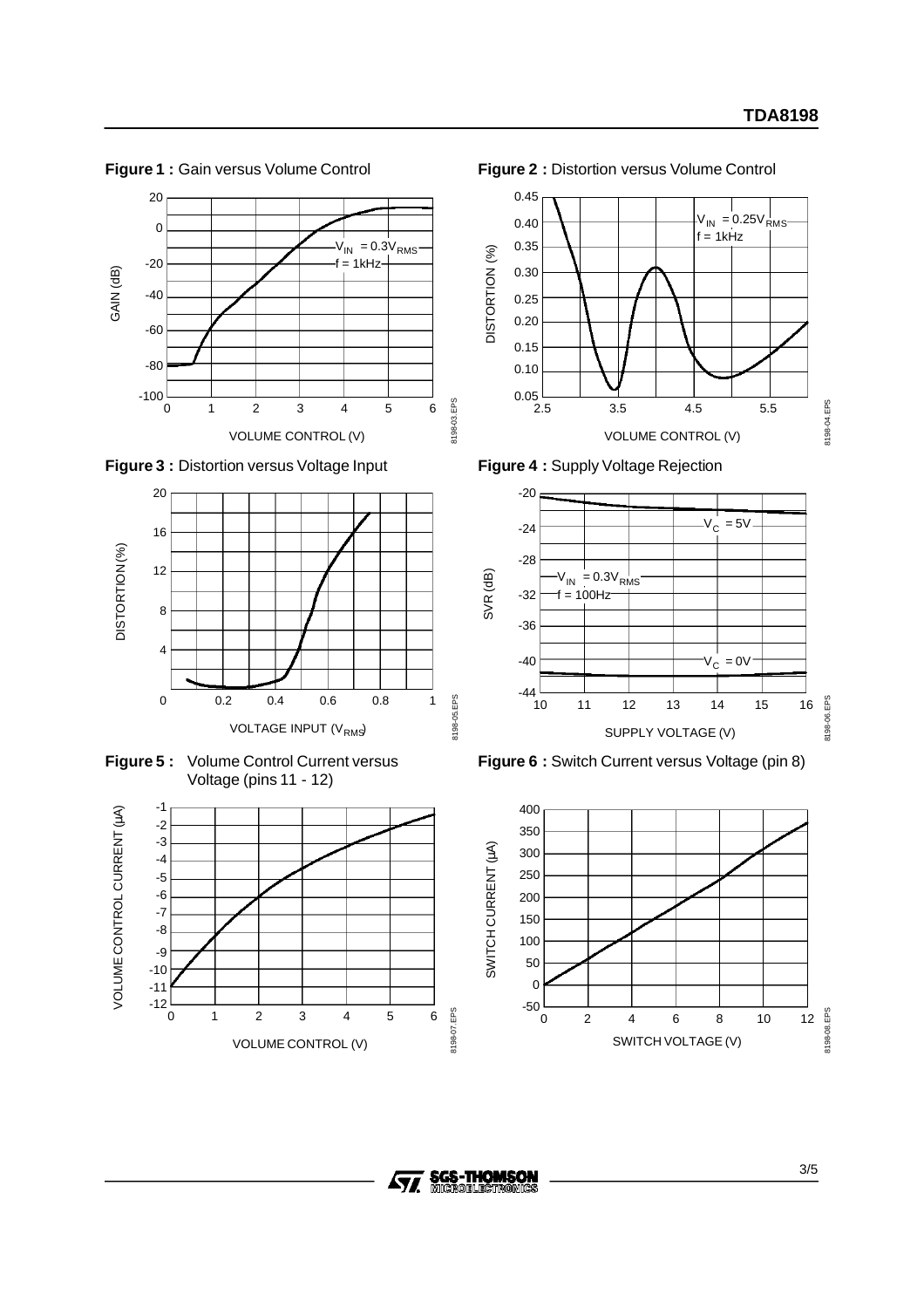# **TDA8198**

## **APPLICATION DIAGRAM**